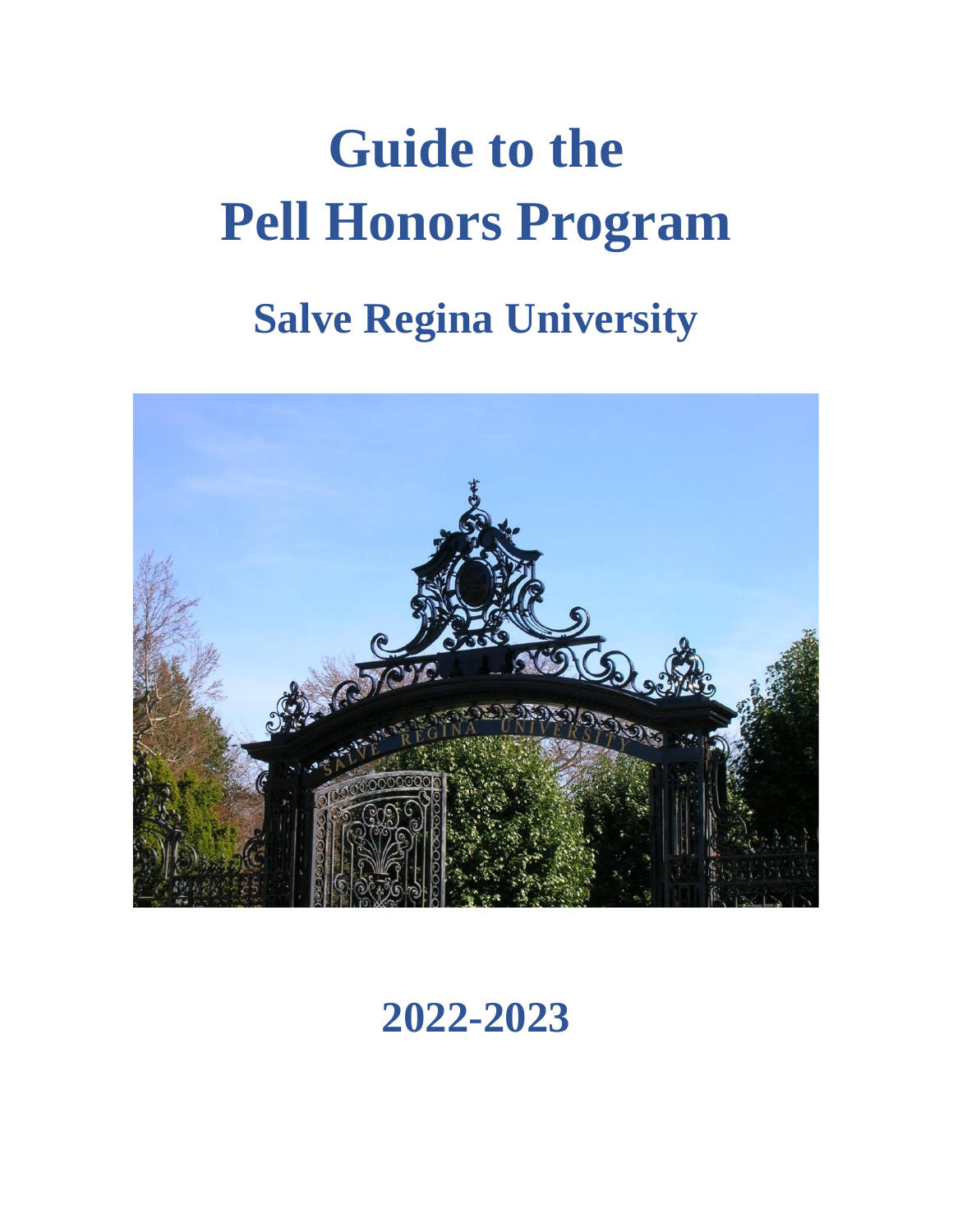### **Program Overview and Mission Statement**

Established in 2001 and named in honor of Claiborne Pell, who represented Rhode Island in the United States Senate from 1961-1997, the Pell Honors Program aims to realize Senator Pell's vision of a liberal arts education as the route to informed and engaged citizenship. The program seeks to provide students with a lively community of highly motivated peers and faculty mentors drawn from many departments and disciplines, united by a passion for and dedication to academic excellence, artistic creativity, and intellectual curiosity.

Through the Pell Honors Program, students develop their analytical and communication skills by entering into respectful but critical debates on topics such as politics, international affairs, human nature, ethics, religion, and society and culture. They also explore in an academic setting Salve Regina University's Mercy Tradition, which seeks to develop students who work to create a world that is harmonious, just, and merciful.

#### **Mission Statement:**

*The Pell Honors Program seeks to utilize a liberal arts education in the Mercy tradition as a route to engaged and informed citizenship. Through rigorous academics, an experiential learning requirement, and a variety of co-curricular activities, this community of learners prepares its graduates to improve their world and meet the challenges of today's global society.*



Senator Claiborne Pell Photo: U.S. Senate Historical Office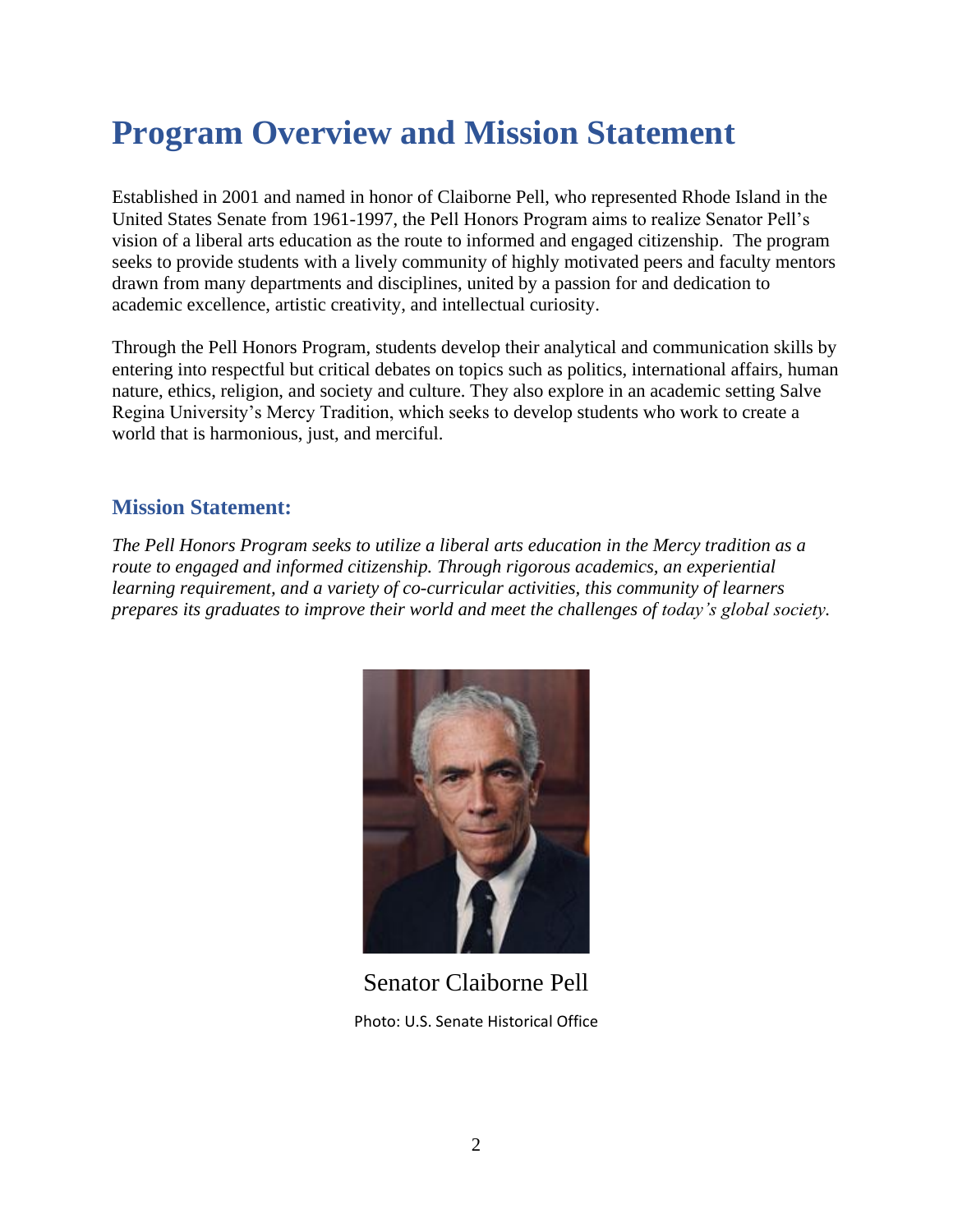### **Senator Claiborne Pell**

A prominent advocate for human rights and a leading voice in the areas of foreign affairs, education, the environment, and the arts, Claiborne de Borda Pell enjoyed a long and distinguished career in public service. First elected to the United States Senate in 1960, Pell represented the people of Rhode Island for a total of six terms until his retirement in 1997. Born into a family of wealth and privilege, and the son of a U.S. congressman and diplomat, Senator Pell earned a bachelor's degree in history from Princeton University in 1940 and a master's degree in international relations from Columbia University in 1946. He enlisted in the U.S. Coast Guard during World War II, serving on convoy duty in the North Atlantic and remaining in the Coast Guard Reserve until 1978 when he retired with the rank of captain. From 1945 to 1952, Senator Pell served with the U.S. State Department as a foreign service officer in Czechoslovakia, Italy, and Washington, D.C. After leaving the State Department, he spent eight years working in the field of investment banking while becoming active in Democratic Party politics.

Senator Pell's long service in the Senate included eight years as chairman of the Foreign Relations Committee from 1987-1995. Among his numerous achievements as a senator were his leading role in creating the Basic Educational Opportunity Grant program (since 1980 known as the Pell Grants) to provide financial aid to college students, and his sponsorship of the legislation establishing the National Endowment for the Arts and the National Endowment for the Humanities. Senator Pell played a critical role in securing passage of the High Speed Ground Transportation Act of 1965, which improved rail travel within the northeast corridor from Boston to Washington, D.C., and ultimately led to the establishment of the Amtrak system. He was also a strong advocate for environmental protection, particularly involving the world's oceans.

Having a lifelong interest in foreign affairs, Senator Pell attended the 1945 San Francisco conference that established the United Nations, and he remained a strong supporter of the organization for the rest of his life. He was an outspoken opponent of the Vietnam War and, during the later years of the Cold War with the Soviet Union, became a major voice in the push for reducing nuclear weapons. In the words of President Joe Biden, Pell's longtime colleague on the Senate Foreign Relations Committee, Senator Pell was "one of our nation's most important voices in foreign policy for over 30 years."

Upon his retirement from the Senate in 1997, Pell, a longtime resident of Newport, began a close relationship with Salve Regina University that resulted in the establishment of the Pell Center for International Relations and Public Policy and the Pell Honors Program. Senator Pell's tremendous legacy as a public servant will continue to live on through the educational opportunities provided to Salve Regina students by the programs established in his honor.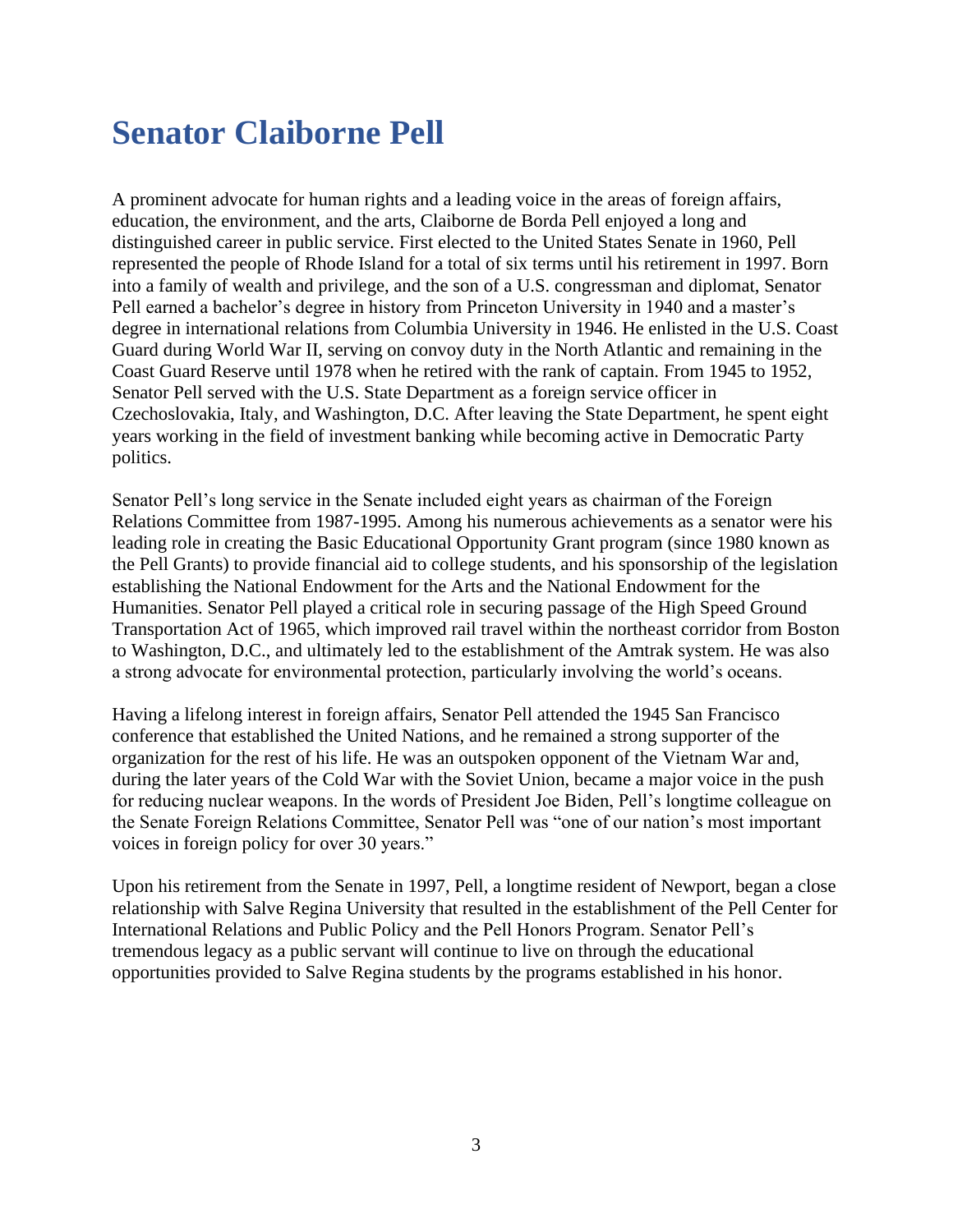### **Admissions**

The highly selective Pell Honors Program is open to students from all academic majors. Students who demonstrate strong potential for academic excellence, exhibiting both intellectual curiosity and a passion for learning, are identified during the University admissions process. These students are invited to apply for acceptance into the program.

Current students who wish to apply to the program may do so at the end of the fall semester of their freshman year. The process starts by scheduling a meeting with the program director in November. To be eligible for admission into the program, students must have earned a cumulative GPA of 3.80 or above during their first semester and must submit an application packet that includes the completion of the Pell Honors admissions essay, a writing sample (in the form of a course paper from their first semester), and two letters of recommendation from fulltime Salve Regina faculty. The application materials must be submitted to the program director by the fall semester's last day of classes.

### **Academic Requirements**

To graduate with the Pell Honors designation, all Pell Honors students must complete the following requirements. *No substitutions or exceptions to these requirements can be granted.*

#### **A. Required Courses**

- ➢ Pell Honors sections of University Seminar I and University Seminar II.
- $\triangleright$  Pell Honors sections of required core courses in two of the following disciplines: History, Political Science, Economics, Psychology, or Sociology/Anthropology, for a total of two courses. The two courses must be from two different subject areas. All honors sections will carry the letter P in the section designation (ex: POL120-P1 and HIS113-P2).
- $\triangleright$  Two Pell Special Topics courses (PEL299). The offerings will vary each semester with topics that are both contemporary and diverse.
	- PEL299 courses that include a letter in their course designation (ex: PEL299R) also fulfill a core requirement in that subject area  $(R =$ Religious/Theological Studies,  $P =$  Philosophy,  $H =$  History,  $O =$ Political Science,  $E =$  Literature, and  $S =$  Sociology/Anthropology).
	- Students can receive credit for PEL299 special topics courses while on study abroad with approval. Courses selected to fulfill a PEL299 should be upper-level courses (i.e., local equivalent to 200-level courses or above) and should clearly relate to the study abroad destination as well as the Pell Honors Program's mission of utilizing a liberal arts education as a route to engaged and informed citizenship.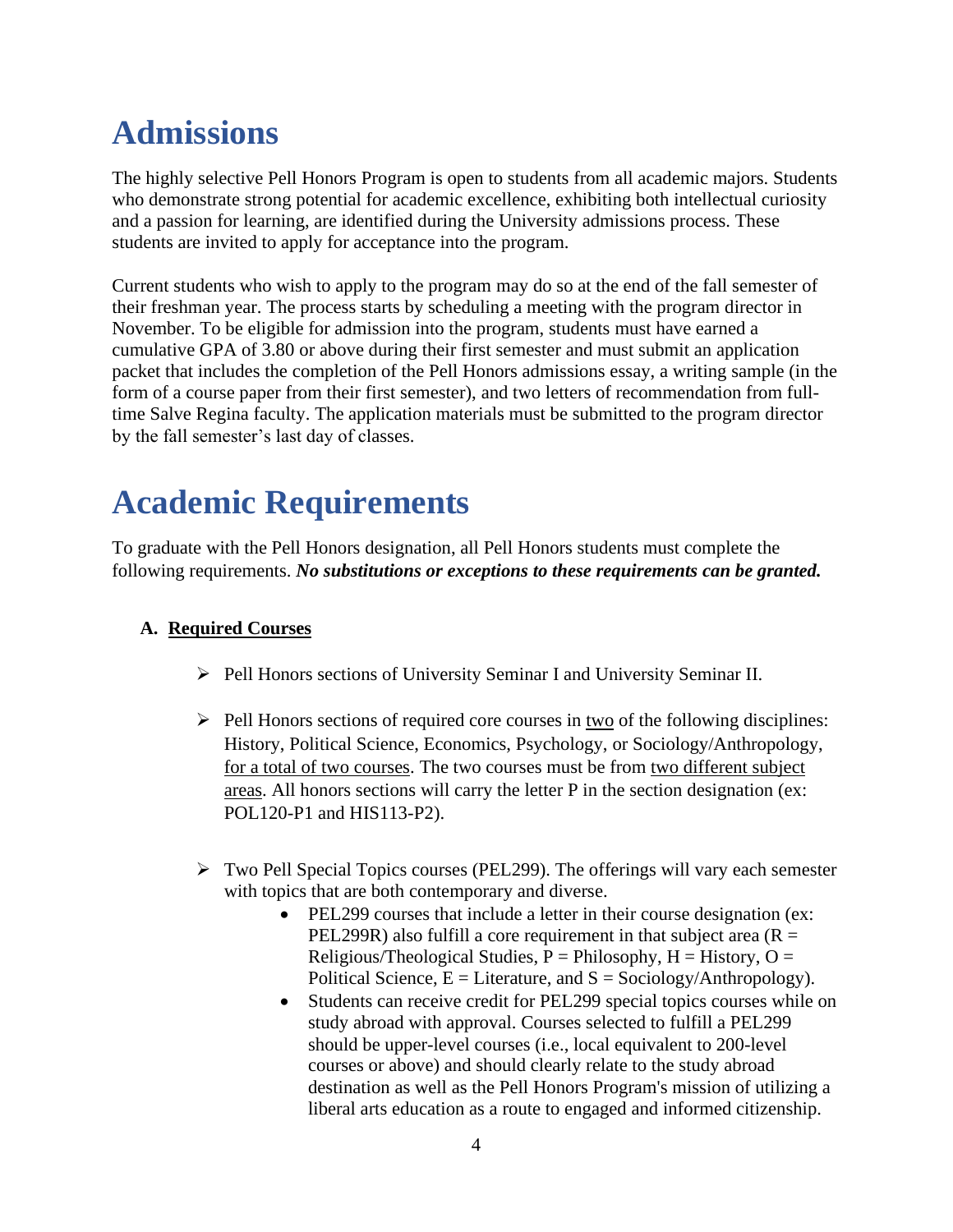#### **B. Experiential Learning Requirement**

Pell Honors students must complete one of the following options to fulfill the experiential learning requirement. Students must complete an approval form for their experiential learning requirement the semester before they will begin it. The form is available on the Pell Honors Program website [\(http://www.salve.edu/pell-honors-program\)](http://www.salve.edu/pell-honors-program). Upon completion of their experiential learning requirement, students must email [pellhonors@salve.edu](mailto:pellhonors@salve.edu) to notify Pell Honors administrators that they have completed the requirement.

#### ➢ *Study Abroad Experience*

All University-sanctioned study abroad experiences fulfill this requirement.

#### ➢ *Academic Internship for Credit*

An internship for course credit (3 credits required) within a student's academic major or minor.

#### ➢ *Nuala Pell Leadership Program in Public Service*

Successful completion the Nuala Pell Leadership Program in Public Service.

#### ➢ *Professional Fieldwork*

Pell Honors students in the Nursing, Education, or Social Work majors complete fieldwork within the major that fulfills the experiential learning requirement.

#### ➢ *Undergraduate Research with a Faculty Mentor*

The following undergraduate research options will fulfill the Pell Honors experiential learning requirement:

- Biology, Chemistry, or Environmental Studies majors who complete scientific laboratory research for credit (BIO497-498, CHM497-498, ENV497). Students must complete 3 credits to fulfill the Pell requirement.
- Students working as research assistants for faculty members who are McAuley Scholars through the McAuley Institute for Mercy Education in the Office of Mission Integration.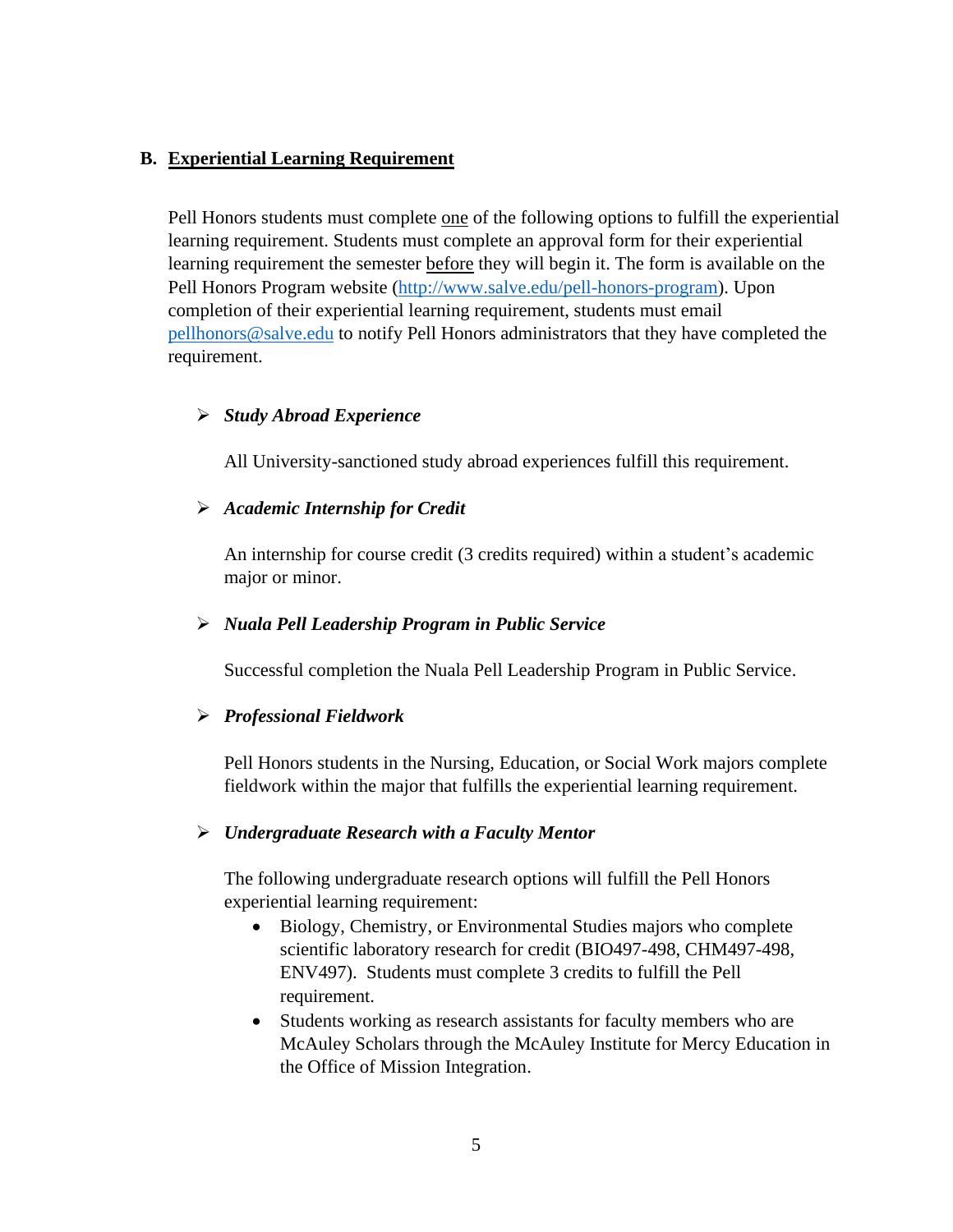- Students who complete an independent study course with a faculty member within their academic major or minor that results in a substantial scholarly project (a research paper, a scientific report, artistic or creative work, a case study, etc.) and a public presentation at either the SRyou Student Exposition or a conference.
- Students who conduct original research with a faculty member that results in an academic conference presentation and/or a scholarly publication.

### **Policies**

#### **A. Academic Standing**

To remain in good standing, students must maintain a Cumulative GPA of 3.30 or higher. If the cumulative GPA is below 3.30 at any one of the following checkpoints – the end of sophomore year, the end of junior year, or the end of senior year – the student will be dismissed from the program. Dismissals will be communicated via email. Please note that students dismissed from the program cannot apply for readmission at a later date.

In non-checkpoint semesters, warning notices will be sent via email to those students with a cumulative GPA below 3.30. Students who have received a warning notice may still register with their Pell Honors cohort, but credit overload waiver requests cannot be approved.

#### **B. Advanced Placement Credits**

Although Pell Honors students may apply any AP credits earned to fulfill their University core curriculum and/or major requirements, those credits do not fulfill Pell Honors Program course requirements.

#### **C. Credit Overload Waiver**

Starting in the spring semester of freshman year (once a University GPA is on file), students with a cumulative GPA of 3.3 or higher may apply for credit overload waivers. A credit overload waiver permits students to register for credits above the maximum allowed at no cost to the student. Pell Honors students are permitted up to 9 credit overload waivers during their tenure at Salve Regina University. Students should not register for more than 21 credits total in a single semester. The request for credit overload waivers can be completed here: [https://salve.edu/overload-approval-form.](https://salve.edu/overload-approval-form) *Please note that overload waiver requests cannot be processed over the summer.*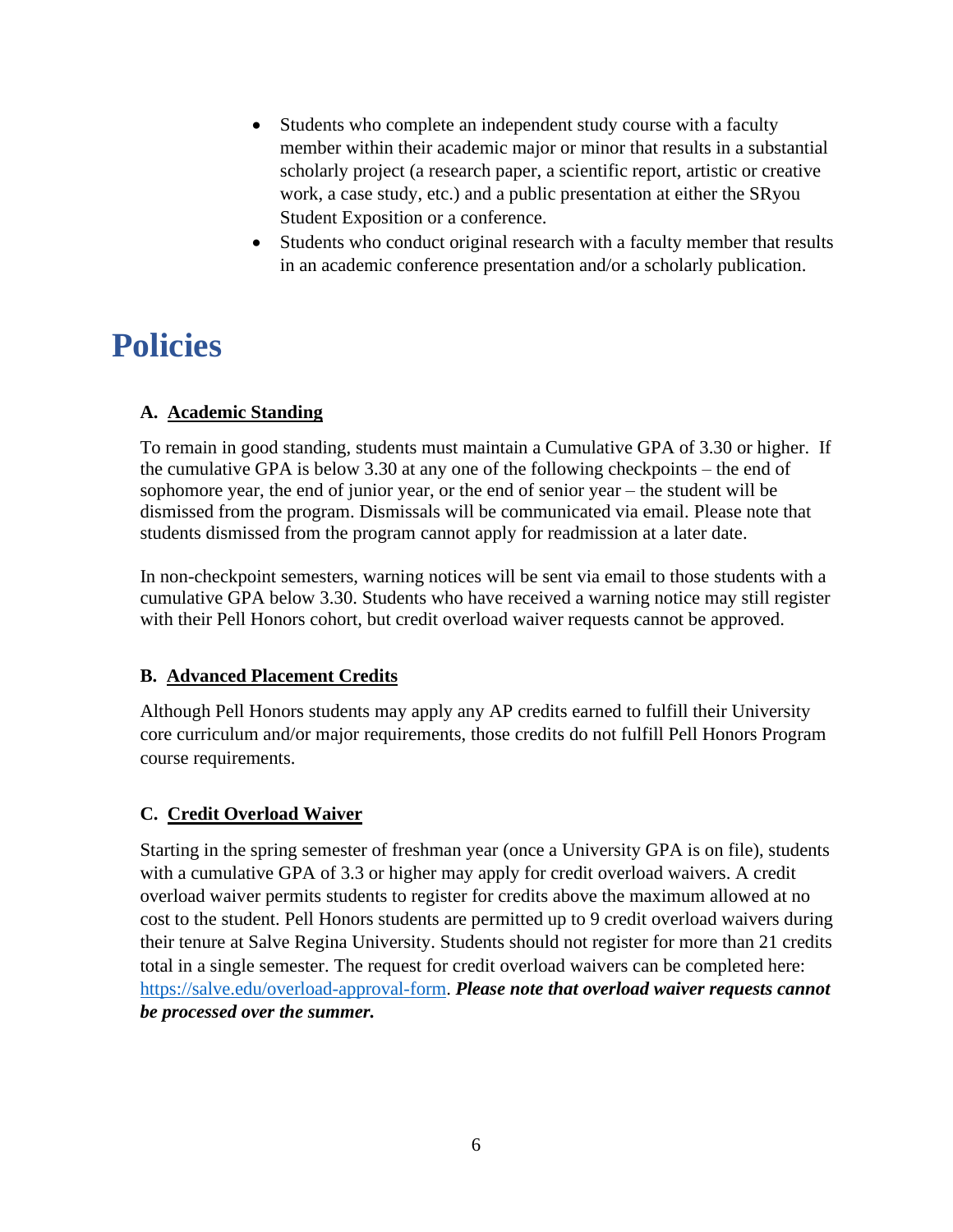#### **D. Priority Course Registration**

Because they have additional academic requirements to fulfill, Pell Honors students register for classes prior to non-Pell students within their class year.

#### **E. Pass/Fail Grading Option**

Pell Honors students are not permitted to select the pass/fail grading option for Pell Honors Program course requirements.

### **Student Opportunities**

#### **A. Pell Honors Living-Learning Community**

Residential Pell Honors students are required to live in honors program housing during their first year at Salve Regina University, with the option for Pell Honors housing in the second year.

#### **B. Student Activities**

The Pell Honors Program provides opportunities for Pell Honors students to attend cultural events, trips, and special guest lectures, as well as participate in social activities. Examples of past events include:

- $\triangleright$  Day trips to points of historical and cultural interest in Boston and New York City
- ➢ Walking tours of historic Newport
- ➢ Live-streaming theater performances at the Jane Pickens Theater
- $\triangleright$  Book reading and discussion groups
- $\triangleright$  Lectures by esteemed visiting scholars on a variety of topics

#### **C. International Programs**

Pell Honors students are encouraged to study abroad in order to prepare for working and living in an interdependent world. Study abroad offers the opportunity to view your major and minor academic fields through the lens of a different educational system and culture while also developing your intercultural communication skills and global knowledge through direct lived experience. In addition, employers, graduate schools, and distinguished fellowship programs often look for candidates who have skills sharpened by study abroad, such as independence, flexibility, and broad-mindedness.

Study abroad programs range from 1-8 week "short" programs offered during winter, spring, and summer breaks to semester and academic year long programs. Pell Honors students are encouraged to consider taking part in multiple study abroad programs if possible. For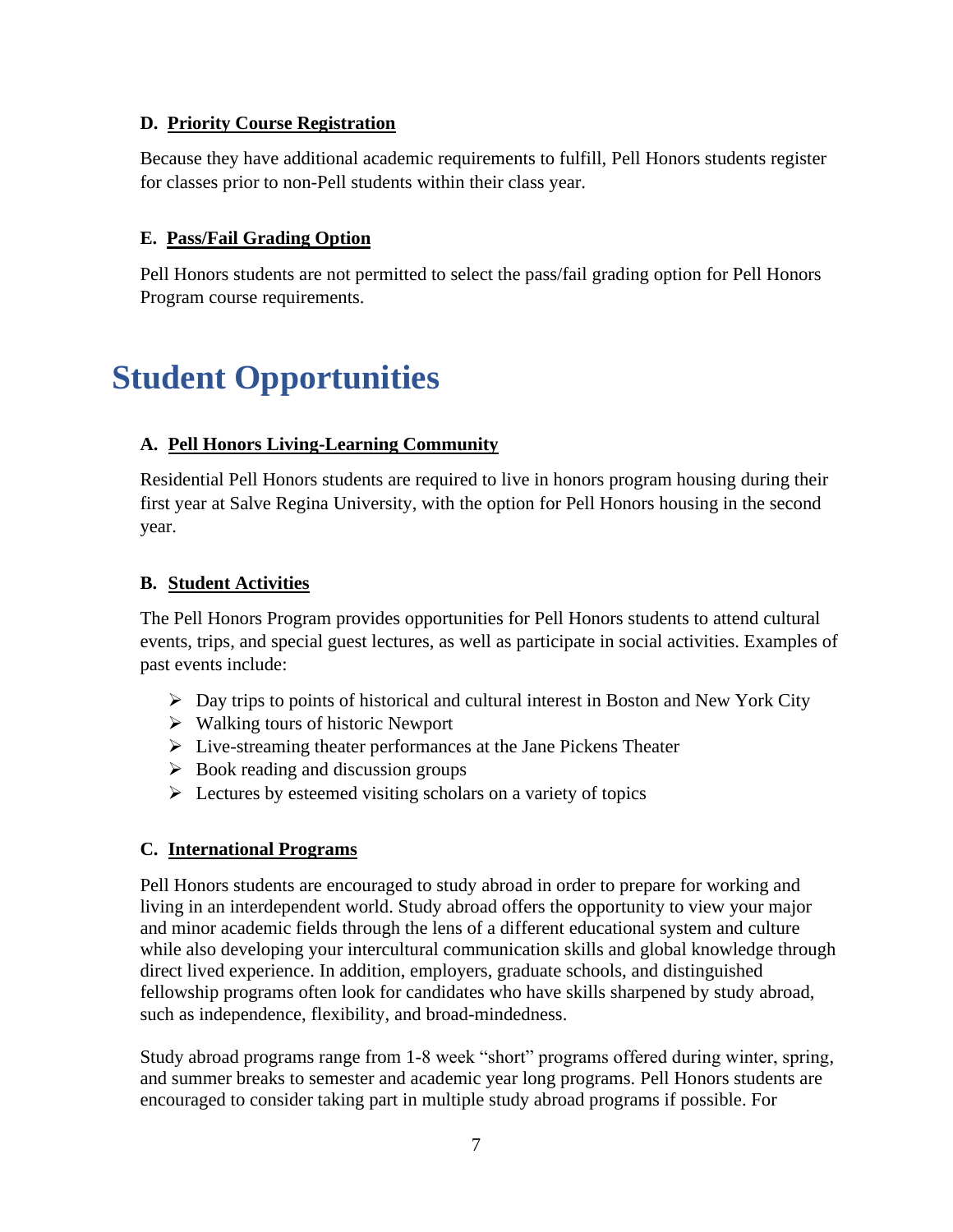example, many honors students have participated in the four-week summer Oxford program during the summer of freshman or sophomore year and then studied abroad the spring semester of their junior year, in Oxford or another global location suited to their major and interests.

Pell Honors students should plan their study abroad well in advance and take a thoughtful approach to how study abroad can be integrated in their academic plans. Students take a mix of major, core, and elective courses abroad. With careful planning Pell students can leverage study abroad to add a global dimension to thesis work or to develop institutional research contacts to support future fellowship applications.

#### **D. Distinguished Fellowships**

All Pell Honors students should consider themselves as viable candidates for fellowship applications and should take an active approach early in their undergraduate career to researching and preparing to apply for fellowships. Fellowships are exciting funded opportunities that support study, research, and work overseas and in the U.S. during or after your undergraduate studies and help build your academic and professional credentials. A sample of fellowship opportunities such as the Fulbright, Rhodes, and Marshall scholarships are introduced here: [https://salve.edu/distinguished-fellowships.](https://salve.edu/distinguished-fellowships) Salve Regina offers information and advising support for students interested in applying for these fellowships.

Students should begin in freshman year to craft a four-year experience that will support a strong fellowship application. Successful applicants will have several of the following qualities and experiences:

- Strong academic record
- Research experience
- Experience living or studying abroad
- Second language proficiency
- Internship experience
- Community engagement and/or service
- Tutoring, mentoring or teaching experience
- Student leadership experience
- Strong faculty references
- Ability to write well
- A vision for their future that builds on their academic and extracurricular experience

#### **E. Pell Center for International Relations and Public Policy**

The Pell Honors Program has a longstanding relationship with the Pell Center for International Relations and Public Policy at Salve Regina University. Located in the historic Young Building on Bellevue Avenue, the Pell Center is a multidisciplinary research center focused at the intersection of politics, policies, and ideas. Dedicated to honoring Senator Claiborne Pell's legacy, the center promotes American engagement in the world, effective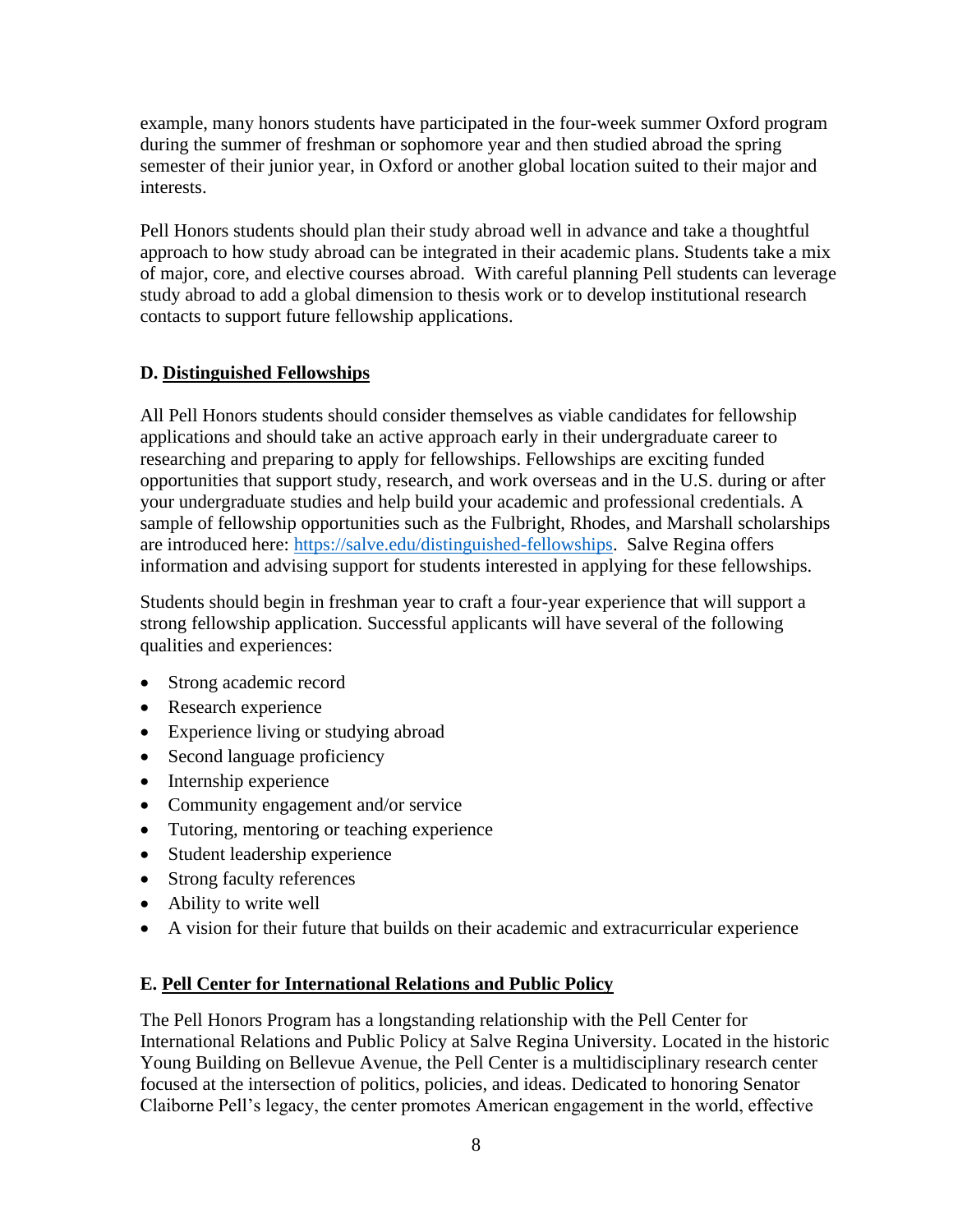government at home, and civic participation by all Americans. The Pell Center hosts a variety of events throughout the academic year including an evening lecture series featuring distinguished speakers and a lunchtime roundtable series where faculty and students discuss a broad range of contemporary public issues.

The Pell Center also administers the Nuala Pell Leadership Program in Public Service, which provides opportunities to a select number of diverse, high-achieving student fellows, exposing them to both the theory and practice of leadership. Named in honor of the late Nuala Pell, wife of Senator Claiborne Pell and an avid supporter of public service, the program aims to build leadership skills that can be used in the classroom and beyond. Accomplished leaders from the public sector leaven the experience with practical real-world lessons from their own lives and students travel to Washington, D.C., for immersion with policy-makers at the federal level.